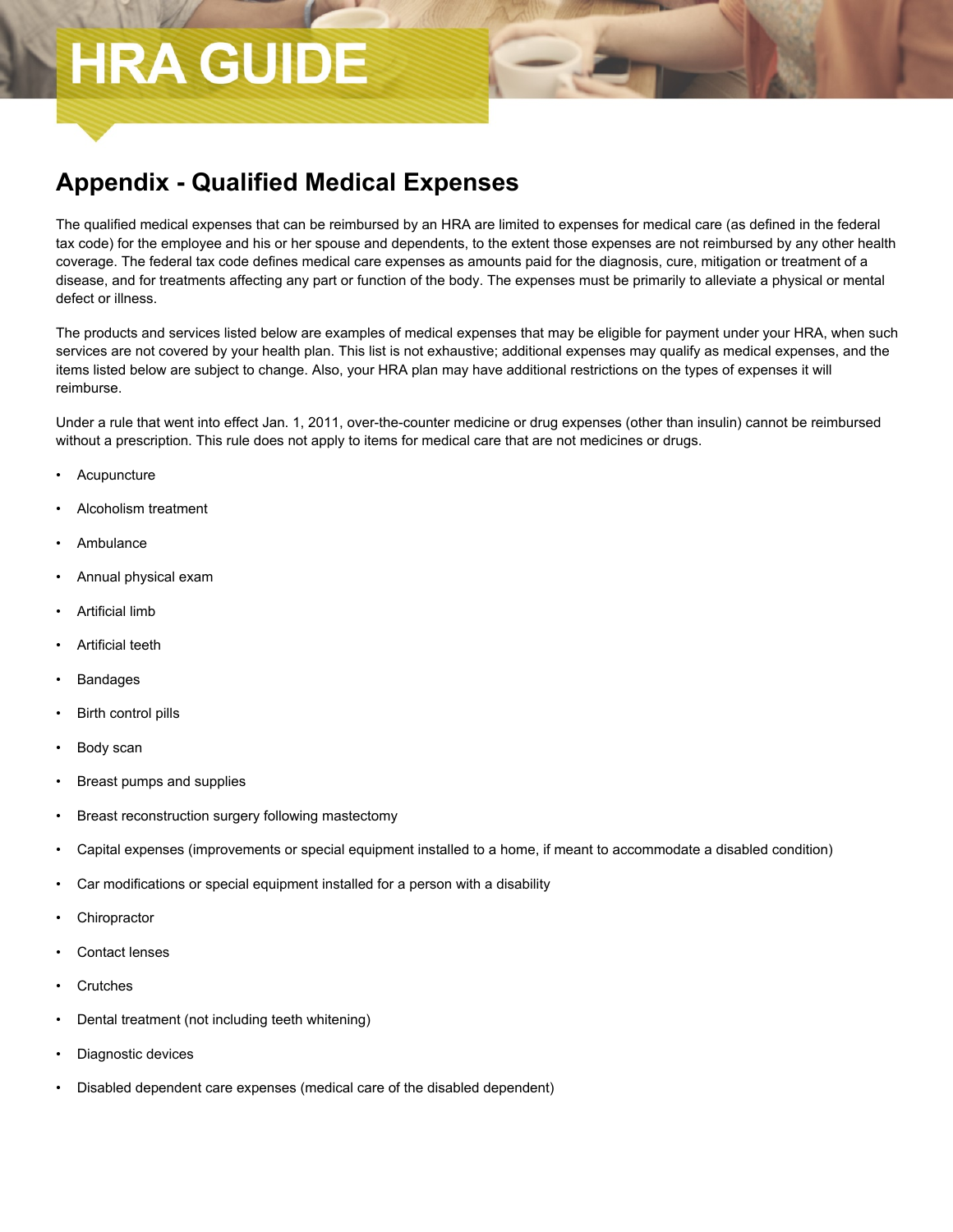## **HRA GUIDE**

- Drug addiction treatment
- Eye exam
- Eye glasses
- Eye surgery
- Fertility enhancement (for example, in vitro fertilization or surgery)
- Guide dog or other service animal
- Hospital services
- Insurance premiums for medical care (in certain circumstances)
- Laboratory fees
- Lactation expenses
- Lodging at a hospital or similar institution
- Long-term care
- Medical conference expenses, if the conference concerns a chronic illness of yourself, your spouse or your dependent
- Medical information plan
- Medications, if prescribed
- Nursing services
- **Operations**
- **Optometrist**
- **Osteopath**
- Oxygen
- Physical exam
- Pregnancy test kit
- **Prosthesis**
- Psychiatric care
- Psychologist
- Psychoanalysis
- Sterilization
- Stop-smoking programs